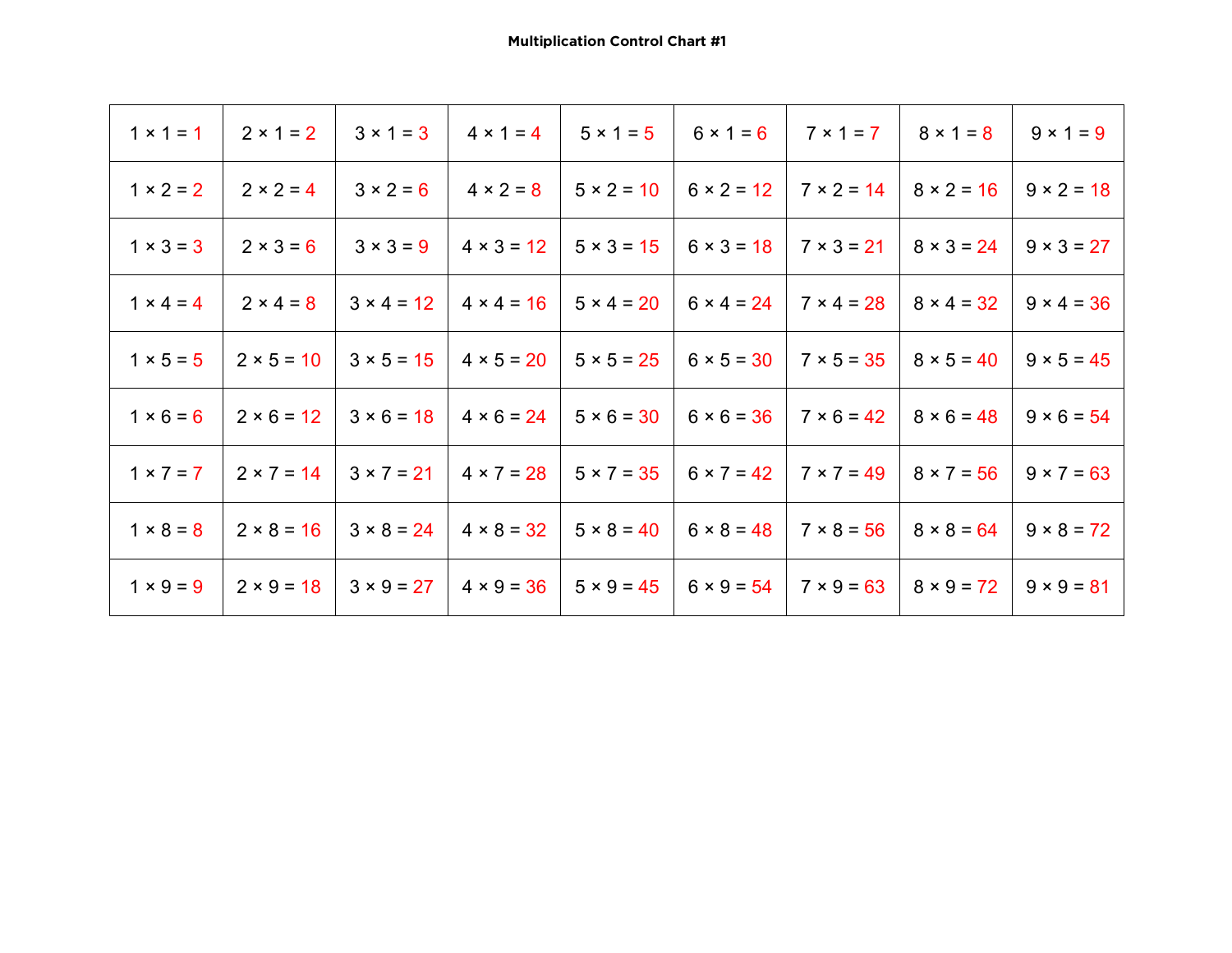| $1 \times 1 = 1$ |                   |                  |                   |                   |                   |                   |                   |                   |
|------------------|-------------------|------------------|-------------------|-------------------|-------------------|-------------------|-------------------|-------------------|
| $1 × 2 = 2$      | $2 × 2 = 4$       |                  |                   |                   |                   |                   |                   |                   |
| $1 × 3 = 3$      | $2 \times 3 = 6$  | $3 \times 3 = 9$ |                   |                   |                   |                   |                   |                   |
| $1 \times 4 = 4$ | $2 \times 4 = 8$  | $3 × 4 = 12$     | $4 \times 4 = 16$ |                   |                   |                   |                   |                   |
| $1 × 5 = 5$      | $2 × 5 = 10$      | $3 × 5 = 15$     | $4 \times 5 = 20$ | $5 × 5 = 25$      |                   |                   |                   |                   |
| $1 × 6 = 6$      | $2 × 6 = 12$      | $3 × 6 = 18$     | $4 \times 6 = 24$ | $5 × 6 = 30$      | $6 × 6 = 36$      |                   |                   |                   |
| $1 × 7 = 7$      | $2 \times 7 = 14$ | $3 × 7 = 21$     | $4 \times 7 = 28$ | $5 \times 7 = 35$ | $6 \times 7 = 42$ | $7 \times 7 = 49$ |                   |                   |
| $1 × 8 = 8$      | $2 × 8 = 16$      | $3 × 8 = 24$     | $4 \times 8 = 32$ | $5 \times 8 = 40$ | $6 \times 8 = 48$ | $7 × 8 = 56$      | $8 × 8 = 64$      |                   |
| $1 \times 9 = 9$ | $2 × 9 = 18$      | $3 × 9 = 27$     | $4 \times 9 = 36$ | $5 \times 9 = 45$ | $6 \times 9 = 54$ | $7 \times 9 = 63$ | $8 \times 9 = 72$ | $9 \times 9 = 81$ |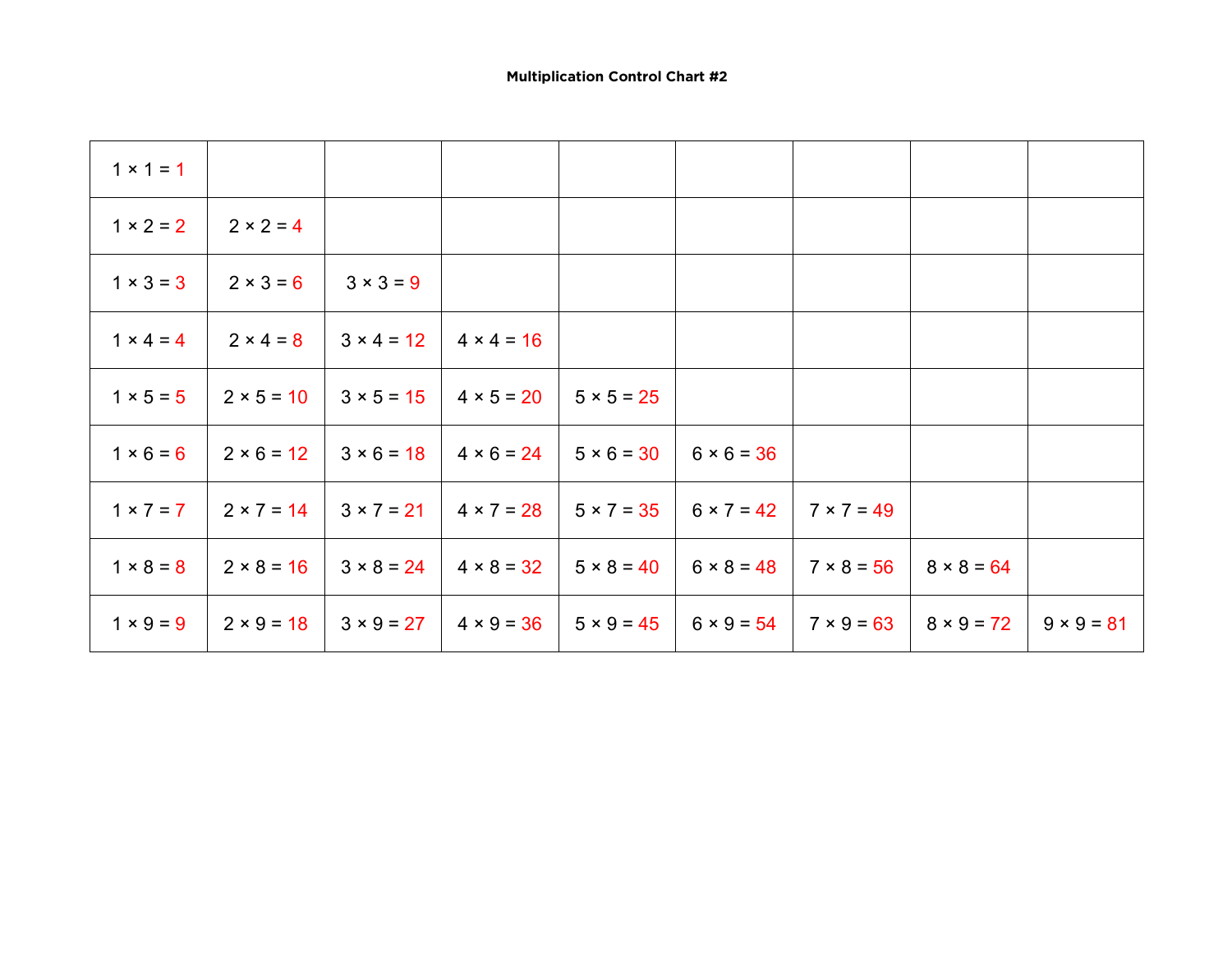**Multiplication Finger Chart #1**

| $\mathbf 0$    | 1               | $\overline{2}$ | 3              | $\overline{4}$ | 5  | $6\phantom{1}$ | $\overline{7}$ | 8  | 9  |
|----------------|-----------------|----------------|----------------|----------------|----|----------------|----------------|----|----|
| $\overline{1}$ | $\mathbf 1$     | $\overline{2}$ | $\mathfrak{S}$ | $\overline{4}$ | 5  | 6              | $\overline{7}$ | 8  | 9  |
| $\overline{2}$ | $\overline{2}$  | $\overline{4}$ | 6              | 8              | 10 | 12             | 14             | 16 | 18 |
| 3              | $\mathfrak{S}$  | 6              | 9              | 12             | 15 | 18             | 21             | 24 | 27 |
| $\overline{4}$ | $\overline{4}$  | 8              | 12             | 16             | 20 | 24             | 28             | 32 | 36 |
| 5              | 5               | 10             | 15             | 20             | 25 | 30             | 35             | 40 | 45 |
| 6              | $6\phantom{1}6$ | 12             | 18             | 24             | 30 | 36             | 42             | 48 | 52 |
| $\overline{7}$ | $\overline{7}$  | 14             | 21             | 28             | 35 | 42             | 49             | 56 | 63 |
| 8              | $8\phantom{1}$  | 16             | 24             | 32             | 40 | 48             | 56             | 64 | 72 |
| 9              | $9$             | 18             | 27             | 36             | 45 | 54             | 63             | 72 | 81 |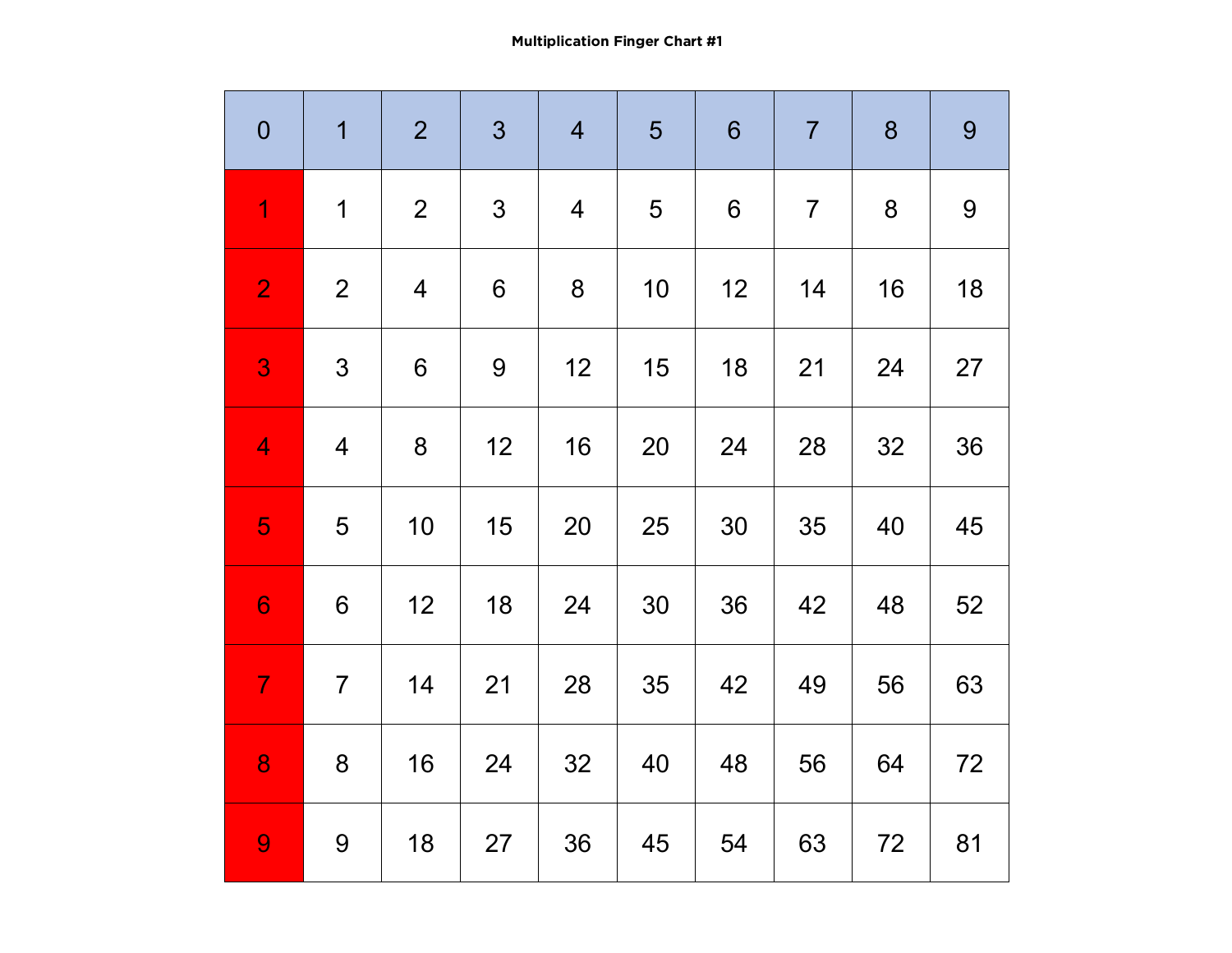| $\overline{1}$           | $\overline{1}$   |                |                |    |    |    |    |    |    |  |
|--------------------------|------------------|----------------|----------------|----|----|----|----|----|----|--|
| $\overline{2}$           | $\overline{2}$   | $\overline{4}$ |                |    |    |    |    |    |    |  |
| 3                        | 3                | $\,$ 6 $\,$    | $\overline{9}$ |    |    |    |    |    |    |  |
| $\overline{\mathcal{A}}$ | $\overline{4}$   | 8              | 12             | 16 |    |    |    |    |    |  |
| 5                        | 5                | $10$           | 15             | 20 | 25 |    |    |    |    |  |
| $\boldsymbol{6}$         | $\boldsymbol{6}$ | 12             | 18             | 24 | 30 | 36 |    |    |    |  |
| $\overline{7}$           | $\overline{7}$   | 14             | 21             | 28 | 35 | 42 | 49 |    |    |  |
| 8                        | $\bf 8$          | 16             | 24             | 32 | 40 | 48 | 56 | 64 |    |  |
| 9                        | $\overline{9}$   | 18             | 27             | 36 | 45 | 54 | 63 | 72 | 81 |  |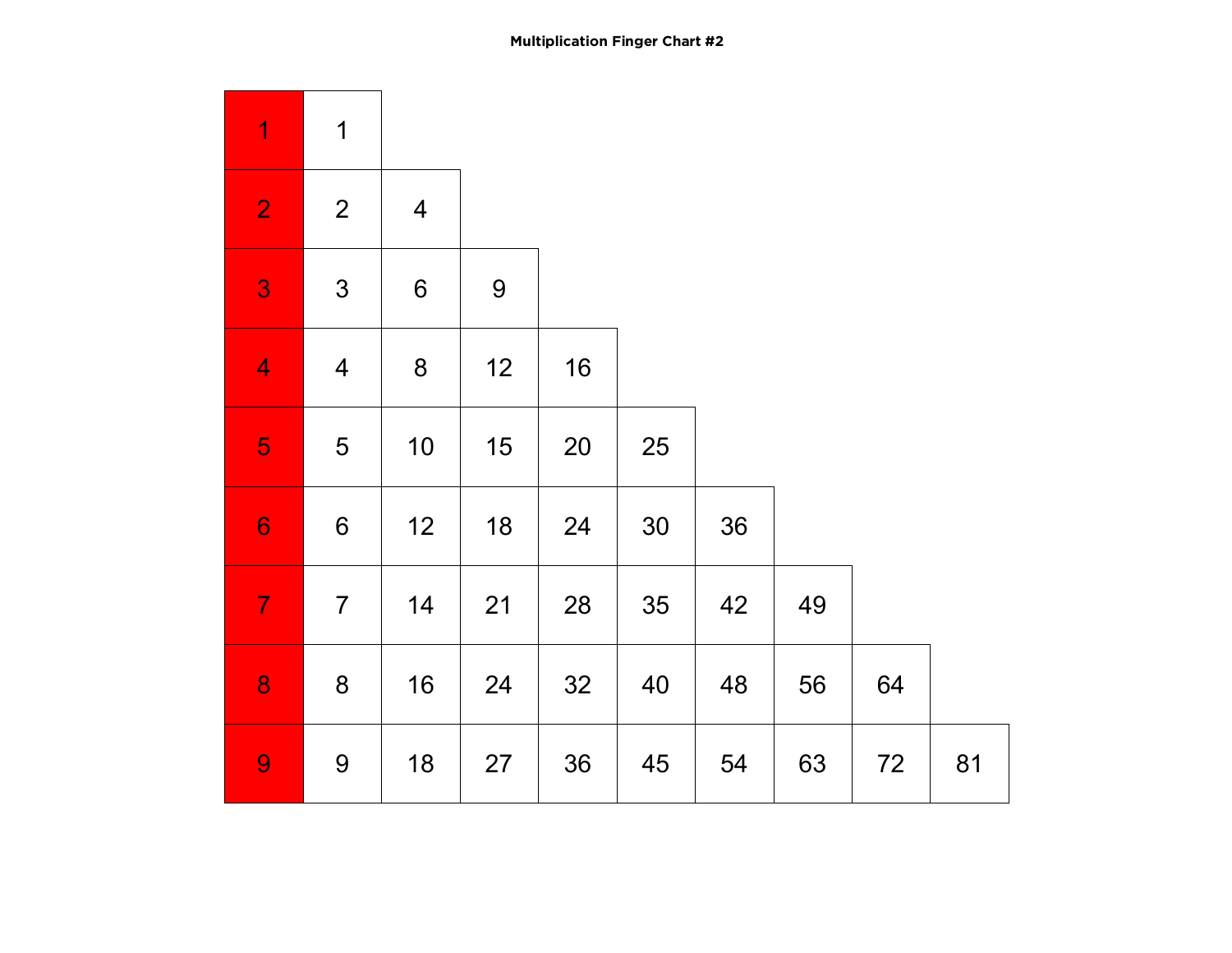**Multiplication Tile Board**

| $\boldsymbol{0}$ | $\overline{\mathbf{1}}$ | $\overline{2}$ | 3 | $\overline{4}$ | $\overline{5}$ | $\boldsymbol{6}$ | $\overline{7}$ | $\boldsymbol{8}$ | 9 |
|------------------|-------------------------|----------------|---|----------------|----------------|------------------|----------------|------------------|---|
| 1                |                         |                |   |                |                |                  |                |                  |   |
| $\overline{2}$   |                         |                |   |                |                |                  |                |                  |   |
| 3                |                         |                |   |                |                |                  |                |                  |   |
| $\overline{4}$   |                         |                |   |                |                |                  |                |                  |   |
| $\overline{5}$   |                         |                |   |                |                |                  |                |                  |   |
| $\overline{6}$   |                         |                |   |                |                |                  |                |                  |   |
| $\overline{7}$   |                         |                |   |                |                |                  |                |                  |   |
| 8                |                         |                |   |                |                |                  |                |                  |   |
| 9                |                         |                |   |                |                |                  |                |                  |   |